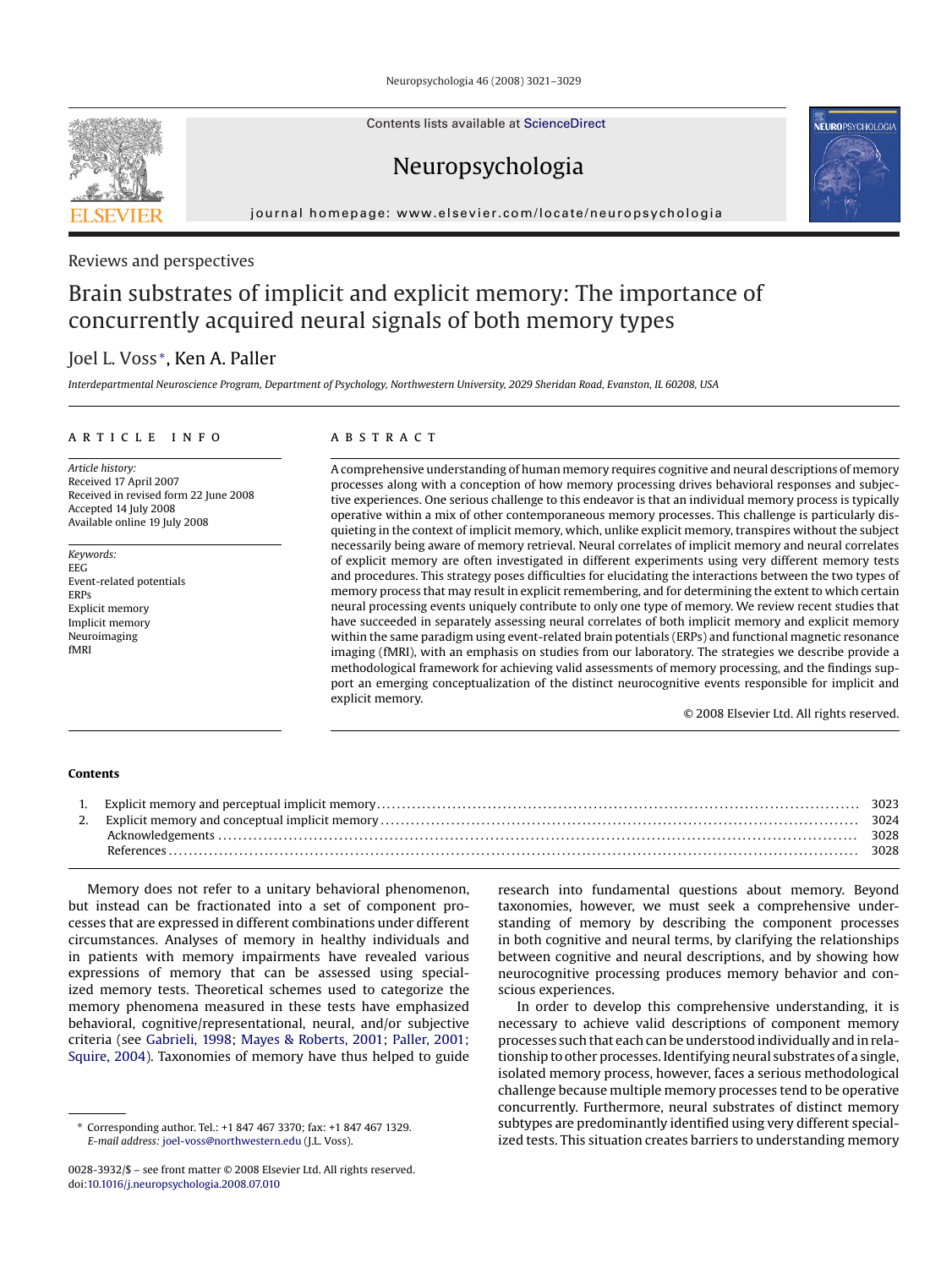process distinctions, because of possible confounds due to differing task demands, as well as barriers to understanding memory process interactions, because the distinct memory processes are not measured concurrently.

Complexities associated with the fact that multiple memory processes can contribute to performance on any given memory test have been considered for many years (e.g., [Jacoby, 1991; Mandler,](#page-7-0) [1980\).](#page-7-0) One prominent behavioral approach for addressing this issue has been to devise situations in which two memory expressions effectively compete with one another to drive responses in a memory test, such that their independent influences can be estimated. For instance, a process dissociation procedure [\(Jacoby, 1991\)](#page-7-0) can be implemented by testing memory for words learned as members of two separate lists. An exclusion test requires that only words from one of the two lists are endorsed as old, whereas an inclusion test requires that all old words are endorsed as old. Thus, controlled and automatic memory processes oppose one another in determining behavioral responses in one test and they work together in the other.

Here, we outline a different approach to investigating memory processes. We propose that it is possible to track the simultaneous operation of multiple memory processes by isolating their neural correlates on the basis of a variety of experimental manipulations that produce reliable memory dissociations. Moreover, multiple behavioral measures of memory are also essential for isolating neural correlates of different memory processes. One key advantage of this approach is that it is poised to characterize interactions among memory processes without requiring opposition circumstances as in Jacoby's exclusion test. We illustrate this approach of concurrently scrutinizing implicit and explicit memory with an emphasis on novel paradigms developed for this purpose in our laboratory.

Before examining these experiments, the terminology of implicit and explicit memory must be fleshed out. Prior neuropsychological investigations provided the basis for our current use of and thinking about these terms. Patients with an amnesic syndrome, such as can result from damage to the hippocampus and surrounding neocortex, exhibit specific impairments in remembering facts and events as assessed in recall and recognition tests. This category of memory, *explicit memory* (also known as declarative memory), contrasts with other categories of memory phenomena that are not impaired in amnesia [\(Moscovitch, 1992; Paller, 2002;](#page-7-0) [Schacter, 1987;](#page-7-0) [Schacter & Tulving, 1994;](#page-8-0) [Squire, 2004\).](#page-8-0) Expressions of explicit memory coincide with the potential for making the metamemory judgment that memory is being expressed—the awareness of memory retrieval. For these reasons, explicit memory is usually regarded as fundamentally distinct from other expressions of memory.<sup>1</sup>

In an explicit memory test, reference to information learned earlier is specifically made or implied. In an implicit test of memory, no reference is made to learning episodes. Rather, *implicit memory* is demonstrated via a change in performance in a certain task due to a prior event that may or may not be consciously remembered. We would not claim that all implicit and explicit memory tests are pure indicators of one or another type of "memory process." Indeed, it is a standard assumption that performance in implicit memory tests can potentially be influenced by explicit memory (for instance, in tests of stem-completion priming when stems are completed via explicit retrieval of studied words). Furthermore, some evidence indicates that implicit memory can influence responses in explicit memory tests ([Kleider & Goldinger, 2004;](#page-7-0) [Keane, Orlando,](#page-7-0) [& Verfaellie, 2006;](#page-7-0) [Rajaram & Geraci, 2000;](#page-8-0) [Tunney & Fernie, 2007;](#page-8-0) [Verfaellie & Cermak, 1999;](#page-8-0) [Voss, Baym, & Paller, 2008;](#page-8-0) [Wolk et](#page-8-0) [al., 2005\).](#page-8-0) We use the phrase "*explicit memory processes*" to refer to the neurocognitive processing that supports memory accompanied by the phenomenological awareness of remembering, a central function disrupted in organic amnesia. Likewise, we use the phrase "*implicit memory processes*" to refer to the neurocognitive processing that supports memory without the concomitant awareness of memory retrieval, as in priming effects that are typically spared in organic amnesia. We do not advocate defining implicit and explicit memory processes solely according to test format, given that (as already noted) explicit memory tests and implicit memory tests are not necessarily process-pure. Although there are other ways to ground memory terminology, the present conceptualization is useful to the extent that it provides a plausible neurocognitive framework from which detailed investigations of memory processes can be launched.

An ongoing research goal is to determine the extent to which implicit memory processes and explicit memory processes overlap. This empirical question must be addressed by comparing and contrasting the processes responsible for each type of memory. We wish to stress, however, that the neurocognitive processing associated with explicit memory and implicit memory may transpire independent from the circumstances of any particular memory test. In other words, implicit memory processes may be engaged in response to a stimulus even if behavioral responses indicative of implicit memory are not emitted (or are emitted but not measured), and explicit memory processes likewise may be engaged in response to a stimulus even in the absence of behavioral responses indicative of explicit memory. This manner of using these two important terms – explicit memory processes and implicit memory processes – thus divorces memory processes from the specific tests chosen to measure them, and instead emphasizes theoretically relevant neurocognitive features of memory processes.

Contrasts between these two categories of memory phenomena have been very prominent in memory research over the past two decades (see [Henson, 2003; Roediger, 1990;](#page-7-0) [Schacter & Buckner,](#page-8-0) [1998\).](#page-8-0) Priming is a specific measure of implicit memory that comprises faster or more accurate behavioral responses on specialized priming tests. The most common types of priming tests are for perceptual priming (also sometimes called repetition priming or item-specific priming). These behavioral effects are often thought to reflect facilitated or more fluent perceptual processing of the physical features of repeated items, distinct from accessing a memory for the full episode in which the item occurred. These tests thus measure *perceptual implicit memory*. A different set of mechanisms may be responsible for other types of priming (i.e., conceptual priming, novel-information priming, new-association priming, and cross-domain priming), and in some of these cases the implicit memory processing that supports priming may not be preserved in amnesia, although the boundary conditions for preserved priming in amnesia have yet to be precisely defined.

When memory tests are given to healthy individuals, performance may be guided by explicit memory processes, implicit memory processes, or by some combination. In addition to acknowledging that behavioral measures in memory tests can reflect multiple memory processes, it is important to note that neural measures are liable to be influenced by multiple memory processes as well. Moreover, neural measures can reflect memory processes whether or not those processes influence behavioral performance. In either implicit or explicit memory tests, neural measures can reflect both explicit memory processes and implicit

 $^{\rm 1}$  Information can also be held in awareness for an extended period of time, while rehearsed and/or manipulated (for a summary of research on primary memory or working memory, see [Passingham & Sakai, 2004;](#page-8-0) [Ranganath & D'Esposito, 2005\).](#page-8-0) Our emphasis here is on memory phenomena occurring when information that was initially encoded is later brought back to mind after a delay, which is what William [James \(1890, p. 648\)](#page-7-0) termed *secondary memory*.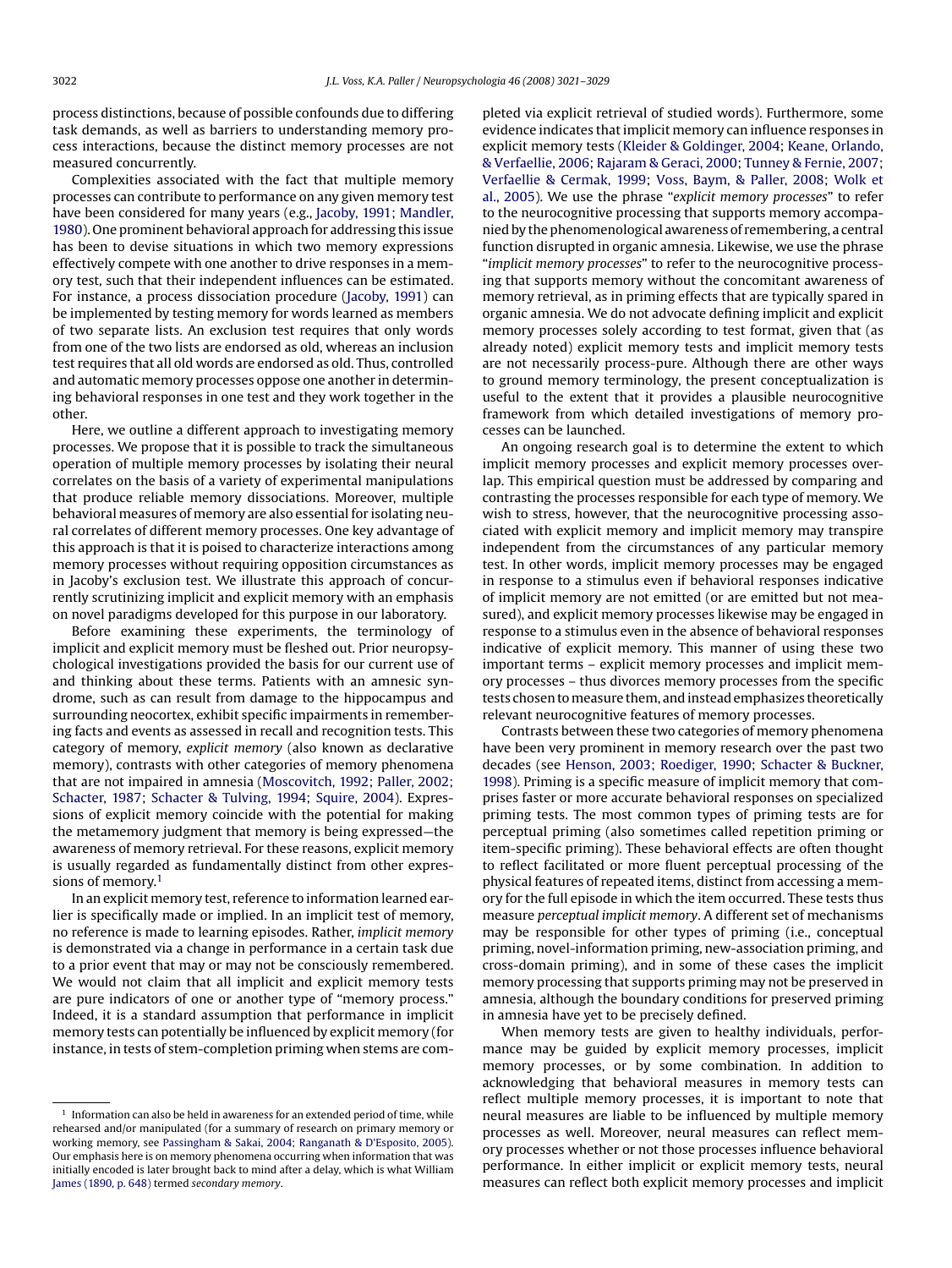memory processes. Experimental parameters that selectively capture the operation of distinct components of memory are thus essential. Otherwise, neuroimaging results cannot be unequivocally associated with one type of memory versus the other.

#### **1. Explicit memory and perceptual implicit memory**

Identifying neural correlates of perceptual implicit memory processes uncontaminated by those of explicit memory processes is problematic because of the difficulty of preventing subjects from recalling prior episodes or recognizing repeated stimuli during priming tests. Similarly, automatic perceptual implicit memory processing may occur during explicit memory tests, even if no indications of perceptual implicit memory are observed in behavior, and this processing can potentially be reflected in neural measures accompanying explicit memory performance.

In order to isolate neural correlates of perceptual implicit memory, [Paller, Hutson, Miller, and Boehm \(2003\)](#page-8-0) used a condition in which novel faces were encoded only to a minimal extent so as to promote priming in the absence of recognition. Subjects viewed each face for 100 ms at a central location while simultaneously a yellow cross was shown unpredictably in one of the four quadrants 1.8◦ from fixation. While maintaining central fixation, subjects attempted to discriminate between two subtly different types of yellow crosses, and further stimulus processing of the cross and the face was disrupted via backward masking at 100 ms. A short delay ensued after multiple study trials with different faces. Then, if an explicit memory test was given, recognition of these minimally processed faces was near chance levels. However, if an implicit memory test was given, perceptual priming was exhibited for these faces.

The logic of this experimental design was that brain potentials elicited by these repeated faces could conceivably reflect neural events responsible for perceptual priming, whereas contributions from recognition processes would be negligible. ERPs to these repeated faces were thus compared to ERPs to new faces. Furthermore, other faces also encoded during the study phase were presented for a longer duration without disruptive perifoveal visual discriminations or backward masking. These faces could later be recognized at well above chance levels. The three conditions embedded in the test phase of this experiment thus provided for a direct comparison between ERPs associated with conscious memory for faces (possibly contaminated by priming) and ERPs associated with perceptual priming (not contaminated by explicit memory).

Recognition-related neural signals (based on the contrast between remembered faces and new faces) took the form of positive potentials largest at posterior scalp locations 400–800 ms after face onset [\(Fig. 1A](#page-3-0)). These late potentials closely resembled ERPs previously associated with face-cued recollection uncontaminated by perceptual implicit memory, as achieved when ERPs were compared as a function of a study-phase manipulation that influenced explicit memory but did not influence perceptual implicit memory [\(Paller, Bozic, Ranganath, Grabowecky, & Yamada, 1999\).](#page-8-0) On the other hand, neural signals of perceptual priming (based on the contrast between primed-but-not-remembered faces and new faces) appeared as negative potentials at anterior recording locations from approximately 200–400 ms after face onset ([Fig. 1B\)](#page-3-0). Spatiotemporally distinct ERPs of opposite polarity were thus associated with conscious remembering versus perceptual priming ([Fig. 1C](#page-3-0)). This pattern of neuroimaging findings complements neuroanatomical dissociations exhibited by amnesic patients; the results imply that implicit access to memory is supported by neural processing that is qualitatively distinct from that supporting conscious memory access.

[Schott and colleagues \(2005\)](#page-8-0) also employed a novel paradigm to produce perceptual priming in the absence of recognition. These investigators capitalized on trial-to-trial variability in the strength of perceptual priming and recognition in order to identify neural correlates of both processes. Their approach involved a two-stage procedure to assess memory. Three-letter word stems were presented in an explicit memory test (i.e., cued recall), but subjects were encouraged to guess if they could not remember a studied word, so that priming might also occur. After each stem was completed, subjects indicated using strict criteria whether they recognized the word from the encoding phase. Although an encoding manipulation was not included to reduce recognition (as in [Paller et](#page-8-0) [al., 2003\),](#page-8-0) priming-without-recognition nonetheless occurred for some trials when the subject produced the word at the completion stage but failed to endorse it as an old word. Trials were categorized as remembered when the correct response was made at both stages, and as forgotten if not produced at the completion stage.

Priming-without-recognition for studied words produced less fMRI activity compared to correct rejections of new words in bilateral occipital, inferior temporal, and prefrontal cortex [\(Schott et](#page-8-0) [al., 2005\).](#page-8-0) Conversely, correct recognition produced more activity than both priming-without-recognition and correct rejections in bilateral parietal, posterior cingulate, and anterior prefrontal cortex. Thus, priming was associated with response reductions in a set of brain regions commonly associated with implicit memory in neuroimaging studies (reviewed in [Henson, 2003;](#page-7-0) [Schacter &](#page-8-0) [Buckner, 1998;](#page-8-0) [Schacter, Wig, & Stevens, 2007;](#page-8-0) [Wiggs & Martin,](#page-8-0) [1998\)](#page-8-0) whereas recognition was associated with response enhancements in a separate set of brain regions that have been identified in many fMRI studies of explicit memory (reviewed in [Buckner &](#page-7-0) [Wheeler, 2001;](#page-7-0) [Wagner, Shannon, Kahn, & Buckner, 2005\).](#page-8-0) These findings provide strong support for the notion that perceptual implicit memory and explicit memory are supported by distinct brain networks and fundamentally different neurocognitive processing operations.

Evidence for the independence of implicit and explicit memory can also be derived from contrasts made at the encoding stage via a subsequent-memory or Dm analysis [\(Paller & Wagner, 2002\).](#page-8-0) That is, neural signals of encoding predictive of later perceptual implicit memory may differ systematically from neural signals of encoding predictive of later explicit memory. [Schott and colleagues \(2002\)](#page-8-0) used deep/semantic versus shallow/non-semantic encoding conditions, followed by the two-stage procedure described above to study recognition and priming-without-recognition. By analyzing encoding trials as a function of subsequent memory performance, neurophysiological *D*ifferences related to subsequent *m*emory (*Dm effects*) were identified. The Dm for priming-without-recognition was identified by contrasting (a) ERPs to words for which the corresponding stem was completed with the studied word that was nonetheless not recognized, versus; (b) ERPs to words for which the corresponding stem was completed with an unstudied word. This Dm took the form of a relative ERP negativity over central and fronto-central locations approximately 200–400 ms after word onset (resembling ERP correlates of perceptual priming identified during memory testing, e.g. [Paller et al., 2003\).](#page-8-0) Furthermore, Dm for priming-without-recognition was distinct from ERP differences between deep versus shallow encoding as well as from Dm for recognition, which both included relatively positive potentials at later intervals with different topographies. ERP subsequent memory effects have also been examined using separate tests of stem-completion priming and stem-cued recall ([Paller, 1990\).](#page-8-0) Dm for cued recall took the form of a late positivity, as in many other studies of Dm with explicit memory tests, whereas Dm for priming was nonsignificant (this pattern was replicated with a different priming test by [Paller & Kutas, 1992\).](#page-8-0) Collectively, these results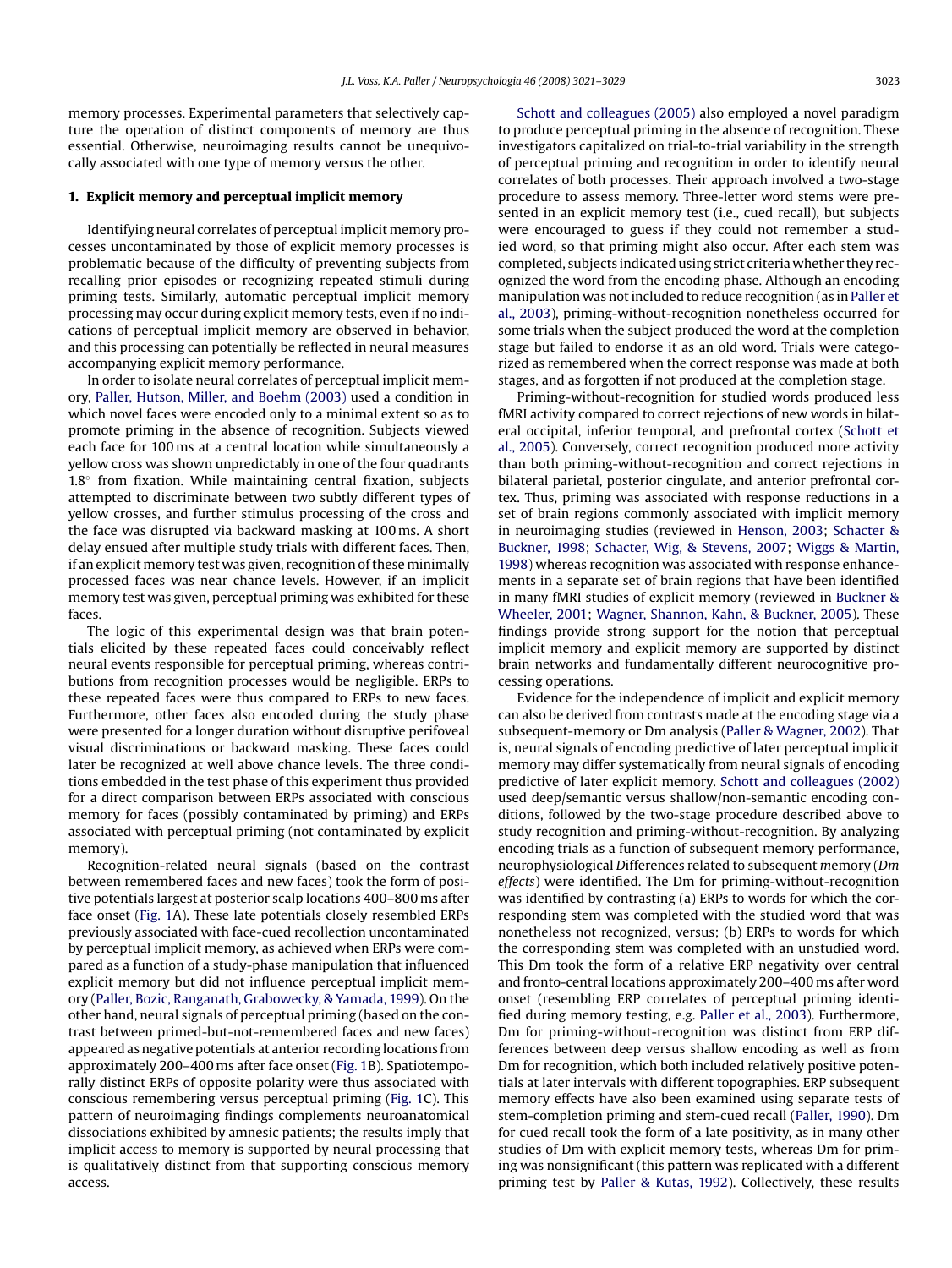<span id="page-3-0"></span>

Fig. 1. ERP correlates of explicit memory and perceptual implicit memory ([Paller et al., 2003\).](#page-8-0) The ERP difference between remembered faces and new faces is displayed in (A). The ERP difference between primed-but-not-remembered faces and new faces is displayed in (B). Waveform differences are averaged over 100-ms intervals starting at the latency indicated underneath each topographic map. Each map represents amplitudes on the scalp as viewed from above. Light yellow colors indicate positive difference potentials in (A) and negative difference potentials in (B). ERP waveforms recorded from the midline frontal scalp location referenced to averaged mastoids are shown in (C) for the three conditions (including only trials with reaction times faster than the median reaction time for each subject and each condition, so as to accentuate effects associated with perceptual priming-figure adapted from [Paller et al., 2003\) \(](#page-8-0)For interpretation of the references to color in this figure legend, the reader is referred to the web version of the article.).

indicate that neural events during encoding differentially set the stage for subsequent implicit or explicit memory–these two memory expressions are neurally dissociable during both encoding and retrieval.

Similarly, [Schott and colleagues \(2006\)](#page-8-0) identified Dm for recognition and for priming-without-recognition using fMRI data from the same experiment in which they studied retrieval ([Schott et al.,](#page-8-0) [2005\).](#page-8-0) The recognition Dm included enhanced activity in bilateral hippocampus and parahippocampal gyrus and left prefrontal cortex. In contrast, the priming-without-recognition Dm (based on contrasting items later completed with an unrecognized studied word versus an unstudied word) included reduced activity in bilateral occipital and prefrontal cortex and left fusiform gyrus. These investigators thus found Dm for priming-without-recognition and retrieval effects for priming-without-recognition that were both de-activations. Whereas some of the same regions of prefrontal cortex and fusiform gyrus exhibited de-activations during both encoding and retrieval, ventral processing stream effects were more anterior for encoding than retrieval. Collectively, these results again indicate that, at both encoding and retrieval, perceptual implicit memory and explicit memory are supported by fundamentally different processing operations instantiated by distinct brain networks. Furthermore, these findings enrich previous descriptions of perceptual implicit memory in showing that processing during encoding that predicts later implicit memory ([Schott et](#page-8-0) [al., 2006\),](#page-8-0) and processing required for implicit-memory retrieval ([Schott et al., 2005\),](#page-8-0) engage similar brain networks. Understanding the precise functional relevance of this apparent recapitulation of activity related to perceptual priming, however, must await future investigation. These findings nonetheless highlight the necessity of characterizing explicit and implicit memory separately, during both encoding and retrieval, in order to accurately characterize the critical neurocognitive processing operations that set them apart.

The studies described above are noteworthy in that they all employed behavioral measures of both implicit and explicit memory. This methodological characteristic is necessary to disambiguate neural correlates of processes responsible for the two types of memory. The majority of neuroimaging studies have not included relevant behavioral measures for both types of memory together. For instance, [Rugg and colleagues \(1998\)](#page-8-0) attempted to identify ERP correlates of explicit memory and implicit memory during a single recognition test. Recognition hits (old items endorsed as "old") were compared to correct rejections (new items endorsed as "new") for the explicit memory contrast, whereas recognition misses (old items incorrectly endorsed as "new") were compared to correct rejections for the implicit memory contrast. However, this method depends on the questionable assumptions that implicit memory is equivalently operative for all repeated stimuli in the recognition test and that explicit memory processes are not operative for recognition misses. Given that no behavioral measures of implicit memory were included (e.g., from a perceptual priming test), the evidence linking recognition-miss ERPs to implicit memory is equivocal.

On the other hand, more suitable behavioral measures had been previously used in a study with visual words and abstract visual stimuli ([Van Petten & Senkfor, 1996\).](#page-8-0) ERP correlates of short-lag repetition priming (approximately 20 s) were compared to those of relatively long-delay (several minutes) recognition misses, and qualitatively distinct ERPs for these conditions were identified. Moreover, a recent study examined short-lag subliminal priming during a recognition test for visual word stimuli, and corresponding ERPs were also qualitatively distinct from recognition misses ([Woollams, Taylor, Karayanidis, & Henson, 2008\).](#page-8-0) These two studies are novel in their attempt to compare neural correlates of priming with those of failed memory retrieval. However, dissociations between the two memory outcomes would be more convincing if both were studied at similar delays, given that short-delay priming might be functionally distinct from longer-delay priming that could have been operative during the recognition tests. In any case, we argue that appropriate behavioral measures of both implicit and explicit memory are essential. Indeed, this stance applies to perceptual implicit memory as well as to conceptual implicit memory.

#### **2. Explicit memory and conceptual implicit memory**

*Conceptual implicit memory* can occur when concepts are repeated, and behavioral measures of conceptual implicit memory are similar to those of perceptual implicit memory in that they can occur in the absence of awareness of remembering and typically take the form of faster or more accurate responses to a specific stimulus in a conceptual priming test. These alterations of behavioral responses are thought to reflect facilitated processing of relevant meaning, and potentially support some of the short-term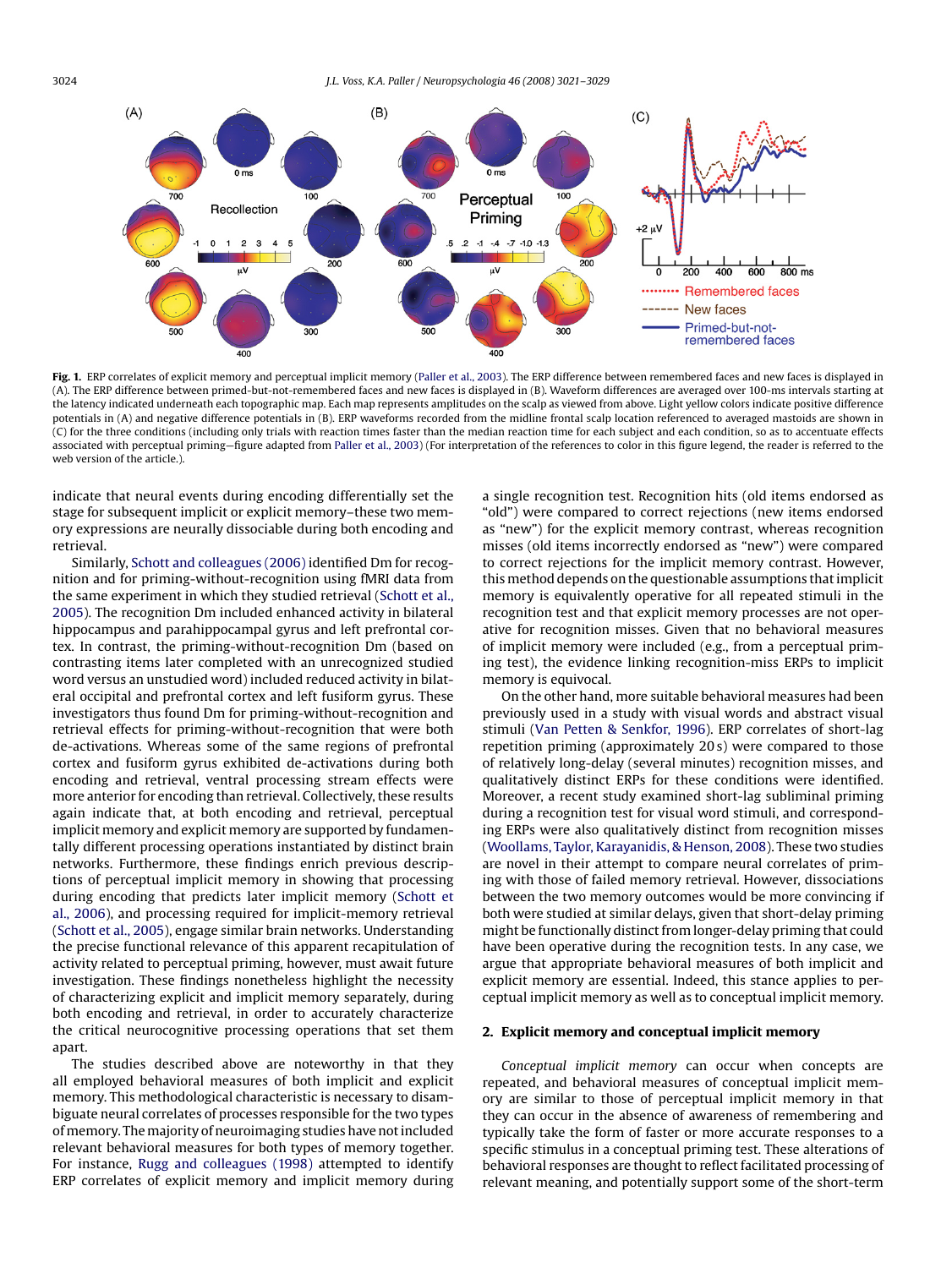mnemonic operations that are preserved in amnesia, such as language comprehension. Facilitation in both perceptual and conceptual processing is often possible when repeated stimuli are used in priming tests, such that behavioral measures can reflect both perceptual and conceptual priming. Ideally, analyses of conceptual implicit memory are conducted when perceptual implicit memory can be ruled out.

Because conceptual implicit memory processes can potentially unfold regardless of whether behavioral measures of conceptual priming are obtained, neural activity that underlies conceptual implicit memory may occur during recognition testing with meaningful stimuli. Likewise, explicit remembering can occur incidentally during a conceptual priming test. Thus, special consideration is required in order to disambiguate neural correlates of explicit memory and conceptual priming whenever meaningful stimuli are employed in memory tests.

Conceptual implicit memory shares many functional characteristics with a form of explicit memory known as *familiarity*. Familiarity refers to the memory phenomenon whereby a stimulus is recognized as having been encountered previously, but without the concomitant retrieval of any further detail regarding the initial encounter. Familiarity occurs, for instance, when one recognizes a person from the past but cannot recall the person's name or when or where the person was previously met ([Mandler, 1980\).](#page-7-0) In contrast, memory processing can lead to recognition along with episodic retrieval such that details from an earlier encounter are recovered and support the full-blown experience of remembering, or *recollection*. Many researchers posit that recollection and familiarity are supported by distinct neurocognitive operations that provide unique cues to stimulus recognition ([Yonelinas, 2002\).](#page-8-0) On the other hand, some evidence indicates that recollection and familiarity entail distinct phenomenological experiences that nonetheless derive from the same neurocognitive processing ([Squire, Wixted,](#page-8-0) [& Clark, 2007\).](#page-8-0) This controversy may also spur the development of additional ways to measure familiarity memory.

On the basis of current methods used to measure implicit and explicit memory, conceptual implicit memory and familiarity appear to respond in similar ways to a variety of experimental manipulations [\(Paller, Voss, & Boehm, 2007;](#page-8-0) [Yonelinas, 2002\),](#page-8-0) and so it might seem natural for conceptual implicit memory processes to ultimately result in familiarity experiences and corresponding behavioral manifestations of explicit memory [\(Mandler, 1980;](#page-7-0) [Rajaram & Geraci, 2000;](#page-8-0) [Whittlesea & Williams, 1998;](#page-8-0) [Wolk et](#page-8-0) [al., 2005; Yonelinas, 2002\).](#page-8-0) Nonetheless, whether explicit memory inferences result from conceptual implicit memory processes remains highly controversial (e.g., [Levy, Stark, & Squire, 2004\).](#page-7-0) Neural markers of relevant processes may be helpful for resolving this issue.

Effects on ERPs known as FN400 potentials have been postulated by many experimenters to index familiarity (reviewed in Curran, Tepe, & Piatt, 2006; Mecklinger, 2006; [Rugg & Curran, 2007\).](#page-8-0) FN400 potentials are so named because they are maximal over *F*rontal brain regions, *N*egative in polarity, and peak at approximately 400 ms after stimulus onset. These potentials are strikingly similar to N400 potentials that have been extensively characterized as neural markers of semantic priming [\(Kutas & Hillyard, 1980;](#page-7-0) [Kutas, Van Petten, & Kluender, 2006\).](#page-7-0) The primary difference is in the distribution of the effects across the scalp—midfrontal for FN400 potentials and centro-parietal for typical N400 potentials. However, the distribution of N400 correlates of semantic priming vary depending on many factors, including the nature of the stimuli (i.e., more anterior for pictures versus words, reviewed in [Kutas et al., 2006\).](#page-7-0) Little effort has been devoted to attempting to directly dissociate FN400 potentials from N400 potentials. Yet, the pervasive position taken in the ERP/memory literature has been that FN400 potentials reflect distinct brain processes aligned with familiarity, not with semantic priming.

FN400 amplitudes are consistently reduced in association with increases in familiarity following word repetition in explicit memory tests ([Paller et al., 2007;](#page-8-0) [Rugg & Curran, 2007\).](#page-8-0) However, N400 reductions with word repetition have also been observed in amnesic patients ([Olichney et al., 2000\),](#page-7-0) suggesting that FN400 potentials may reflect a form of memory that is not disrupted in amnesia. Although it remains unknown whether FN400 potentials are produced by any of the same neural processes that lead to N400 potentials, [Olichney and colleagues \(2000\)](#page-7-0) proposed that N400 potentials reflect preserved conceptual priming operative during word repetition. Conceptual priming was not measured in their study. In an earlier ERP study, [Bentin, Moscovitch, and Heth \(1992\)](#page-7-0) offered a similar suggestion. And yet, for many years this position was overshadowed by interpretations emphasizing familiarity. Based on a recent analysis of published findings on FN400, [Paller](#page-8-0) [and colleagues \(2007\)](#page-8-0) interpreted the available evidence as consistent with the notion that it is premature to strongly associate FN400 potentials with either familiarity or conceptual priming. A major weakness of previous studies of neural correlates of familiarity is that conceptual priming was seldom taken into account. Given that FN400 potentials could conceivably reflect conceptual priming that occurs concurrently during explicit memory tests, behavioral measures of both conceptual priming and explicit memory are needed to disentangle these memory functions and their neural correlates.

In a recent study, we examined these issues by using celebrity faces to elicit neural correlates of conceptual priming and explicit memory ([Voss & Paller, 2006\).](#page-8-0) Conceptual priming was manipulated by presenting a brief snippet of well-known information concerning a celebrity along with the corresponding celebrity visage for just one of two sets of celebrities. Later, electrophysiological recordings were obtained while subjects rapidly discriminated celebrity faces from unknown faces. Evidence for conceptual priming consisted of faster and more accurate responses to celebrity faces previously presented with biographical information, compared to a baseline provided by a counterbalanced set of celebrity faces that were presented in the experiment under comparable conditions but without corresponding biographical information. Electrophysiological responses obtained during the famous face discrimination test were characterized according to whether conceptual priming had or had not been induced with biographical information, and as a function of each subject's ratings of explicit memory for the celebrities (obtained in the last phase of the experiment). We thus obtained behavioral measures of both conceptual priming and explicit memory, and we used these measures to attempt to disentangle neural correlates of memory processing obtained during a test of conceptual priming.

During the conceptual priming test, ERP differences between the set of faces primed with biographical information and the set of faces not primed with biographical information included FN400 potentials as well as late positive potentials at posterior locations ([Fig. 2\).](#page-5-0) Such late positive potentials (here termed LPC for *L*ate *P*ositive *C*omplex) are frequently attributed to explicit memory retrieval (reviewed in [Friedman & Johnson, 2000;](#page-7-0) [Voss & Paller,](#page-8-0) [2008\).](#page-8-0) Not only were FN400 potentials revealed through the conceptual priming contrast, FN400 potentials were also uniquely associated with conceptual priming via a correlational analysis. As shown in [Fig. 2C](#page-5-0) (left), the magnitude of the FN400 difference was correlated across-subjects with the magnitude of conceptual priming indexed behaviorally, but it did not correlate significantly with the difference in explicit memory ratings between the two conditions. Conversely, the magnitude of the LPC difference between repeated faces with versus without conceptual priming was correlated with the corresponding difference in explicit memory ratings,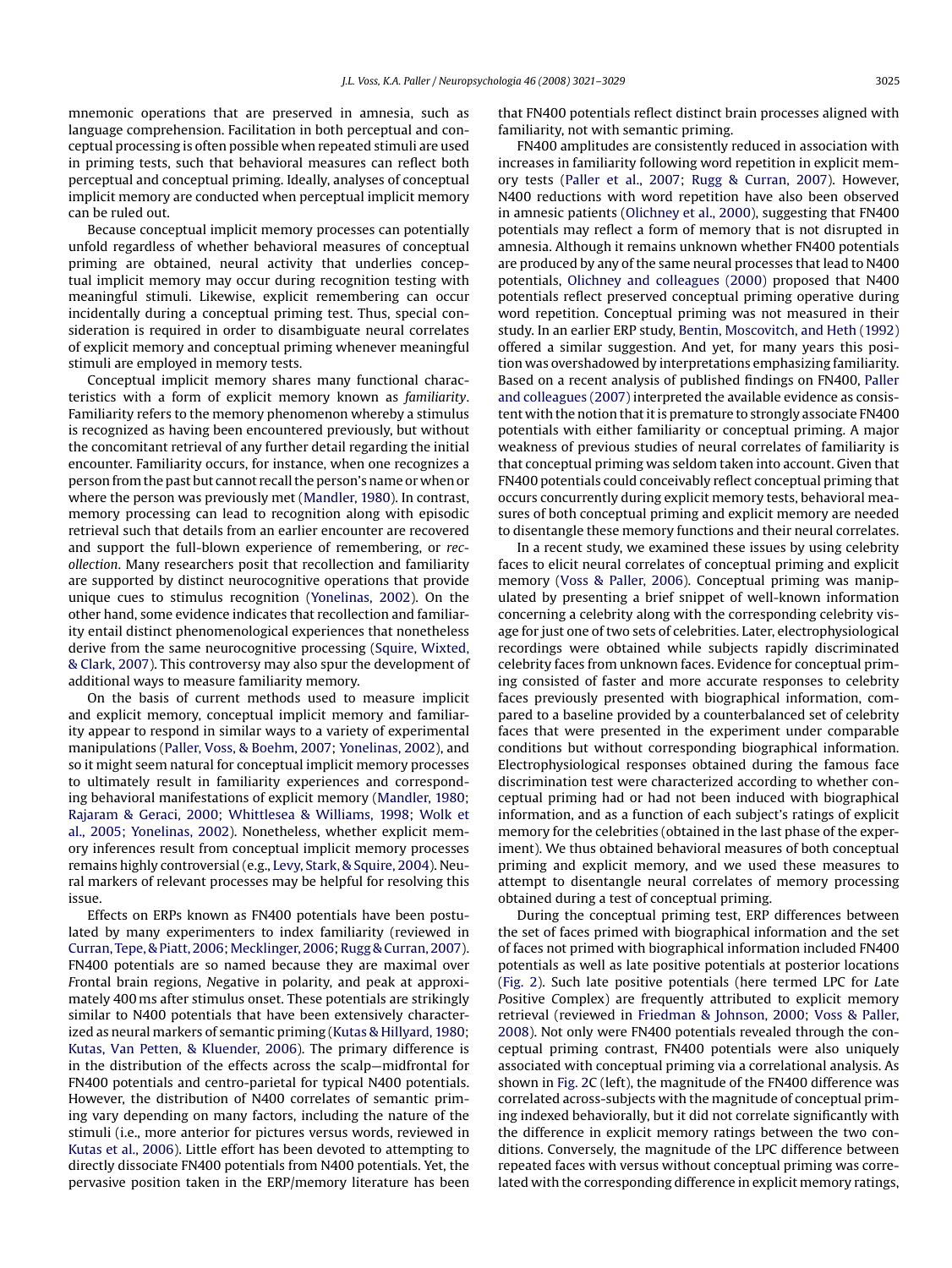<span id="page-5-0"></span>

Fig. 2. ERP correlates of conceptual implicit memory and explicit memory ([Voss & Paller, 2006\).](#page-8-0) ERPs in (A) were recorded during a conceptual priming test. ERPs to famous faces that had also been presented with corresponding conceptual information in an earlier phase of the experiment (*conceptual priming*) differed from ERPs to famous faces previously presented without corresponding information (*no conceptual priming*), in the amplitude of FN400 potentials and LPC potentials, as indicated. In both cases ERPs were relatively more positive with conceptual priming. These ERP differences computed over two intervals are shown topographically in (B) (same format as in [Fig. 1\).](#page-3-0) The electrode locations for ERPs in (A) are marked with stars on the topographic maps. The magnitude of the FN400 difference was correlated across-subjects with the magnitude of conceptual priming indexed behaviorally, as shown in (C) (left), but it did not correlate significantly with the difference in explicit memory ratings between the two conditions. Conversely, the magnitude of the LPC difference between repeated faces with versus without conceptual priming was correlated with the corresponding difference in explicit memory ratings, as shown in C (right), and was not correlated with the magnitude of conceptual priming (For interpretation of the references to color in the artwork, the reader is referred to the web version of the article.).

as shown in Fig. 2C (right), and was not correlated with the magnitude of conceptual priming. The LPC difference in this ERP contrast was driven by responses to the celebrities with which subjects were unfamiliar, as these faces presumably elicited differential recollection as a function of conceptual information presented during the study phase. Furthermore, the LPC effect was most pronounced in an ERP contrast between the most and the least well known celebrities, as would be expected for an ERP correlate of explicit memory. Indeed, LPC differences were absent when priming was assessed with familiarity held constant (all highly familiar), whereas FN400 differences were associated with conceptual priming in the same comparison. The key characteristic of this experiment was that behavioral measures of both conceptual priming and explicit memory were obtained for the same sets of faces viewed during a priming test, as this resulted in the successful differentiation of neural correlates of conceptual implicit memory (FN400) and of explicit memory (LPC).

Two important conclusions can be made from these results. First, because FN400 potentials were correlated with conceptual priming, and because these potentials are commonly identified during recognition tests, our results attest to the likelihood that neural activity related to conceptual implicit memory is commonly produced in memory experiments designed to monitor explicit memory. Second, the hypothesis that the FN400 potential is a generic neural signature of familiarity must be called into question. When proper attention is given to the possible co-occurrence of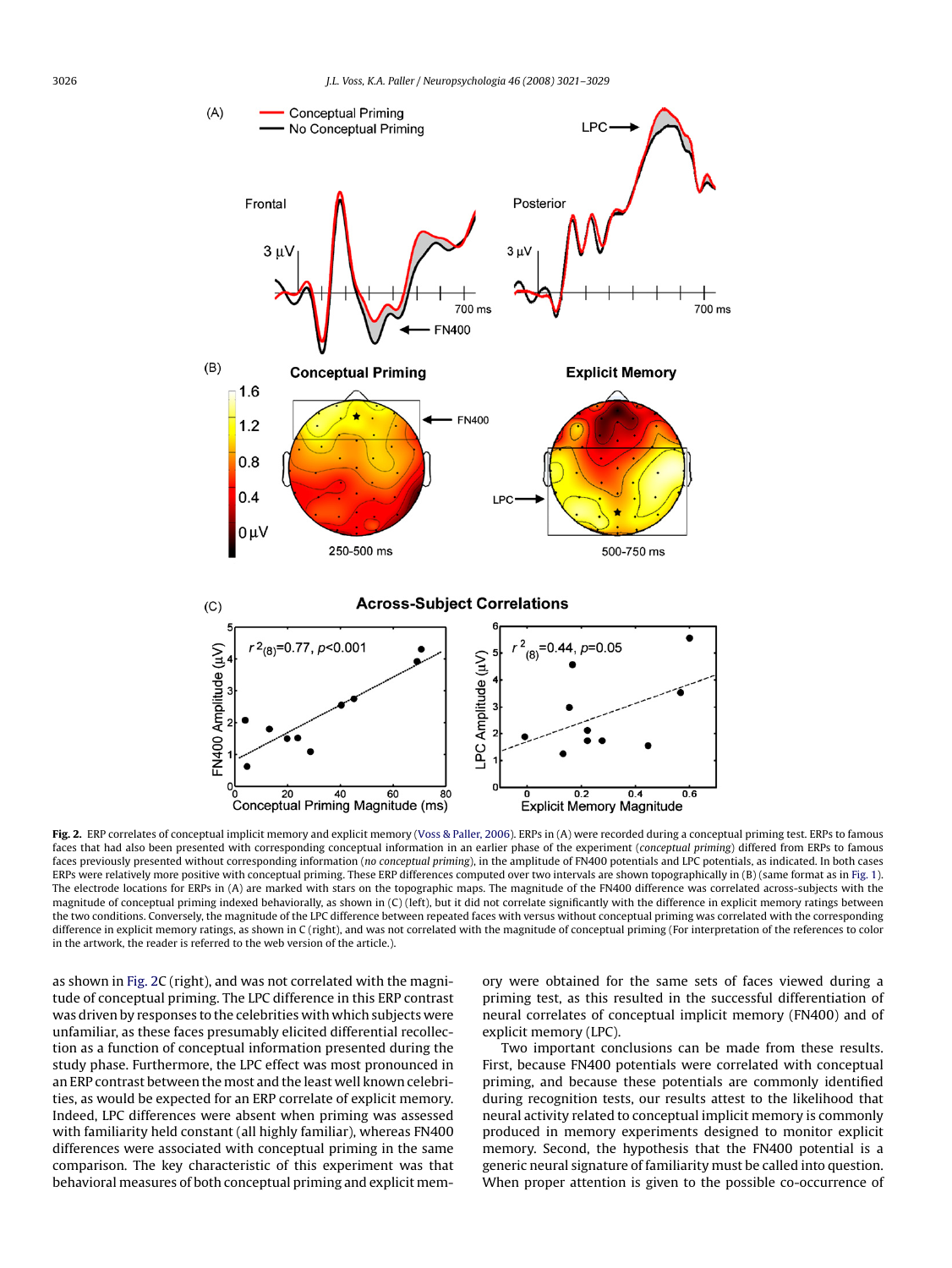<span id="page-6-0"></span>

**Fig. 3.** Disentangling ERP correlates of conceptual implicit memory and familiarity during a recognition test ([Voss & Paller, 2007\).](#page-8-0) Behavioral measures of conceptual priming were exhibited for squiggles that were meaningful, but not those that were meaningless (sample squiggles shown in (A); meaningful and meaningless conditions defined based on subjective ratings made by each subject). To identify ERP correlates of conceptual priming during recognition testing, contrasts were made between meaningful and meaningless squiggles that were equated in explicit memory strength. ERPs for both conditions appear in (B) for the frontal midline electrode indicated by a star on the topographic plot. The FN400

familiarity memory and conceptual implicit memory, FN400 potentials have been linked with conceptual implicit memory.

In a follow-up experiment, we used similar methods to identify fMRI correlates of both conceptual priming and explicit memory for famous faces [\(Voss, Reber, Mesulam, Parrish, & Paller, 2007\).](#page-8-0) Unlike our ERP experiment, we also employed a recognition test in order to specifically isolate episodic familiarity. We observed a doubledissociation between fMRI correlates of conceptual priming and familiarity, whereby conceptual priming was associated with fMRI response reductions in left prefrontal cortex whereas familiarity (both from a general explicit memory test, as in the aforementioned ERP study, and in an episodic familiarity memory test) was associated with response enhancements in right lateral parietal cortex. Previous studies have also linked conceptual priming to prefrontal response reductions [\(Buckner et al., 1998; Demb et al.,](#page-7-0) [1995;](#page-7-0) [Thompson-Schill, D'Esposito, & Kan, 1999;Wagner, Koutstaal,](#page-8-0) [Maril, Schacter, & Buckner, 2000\)](#page-8-0) and, separately, explicit memory to parietal response enhancements (reviewed in [Wagner et al.,](#page-8-0) [2005\).](#page-8-0) Our study provided behavioral measures of both phenomena in order to disambiguate neuroimaging measures. Likewise, one prior study also succeeded in comparing fMRI correlates of conceptual priming and recognition memory [\(Donaldson, Petersen,](#page-7-0) [& Buckner, 2001\).](#page-7-0) Although familiarity was not specifically separated from other explicit memory phenomena (recollection), and neural measures of conceptual priming and explicit memory were obtained in two separate tests, the results from [Donaldson and](#page-7-0) [colleagues \(2001\)](#page-7-0) with visual word stimuli were generally consistent with the dissociation we observed for famous faces.

In our experiments with famous faces, we examined conceptual priming and explicit memory during priming tests [\(Voss & Paller,](#page-8-0) [2006;](#page-8-0) [Voss et al., 2007\).](#page-8-0) In contrast, neural correlates of familiarity have previously been studied almost exclusively during recognition tests. To allow further direct tests of the hypothesis that conceptual priming can operate incidentally during recognition testing, and that FN400 potentials are neural correlates of conceptual priming rather than familiarity under these circumstances, we developed additional procedures for disentangling familiarity and conceptual priming ([Voss & Paller, 2007\).](#page-8-0) In this regard, it was particularly advantageous to study memory for abstract stimuli called squiggles (Fig. 3A), following prior studies by [Groh-Bordin and colleagues](#page-7-0) [\(2006\).](#page-7-0) These stimuli are not at all meaningful in comparison to faces. Nonetheless, the perceived meaning that they do evince varies greatly from person to person; a particular abstract shape might be perceived as related to a meaningful object by some subjects, whereas others will attribute no meaning at all to the same shape. We thus refer to "meaningful squiggles" as those stimuli idiosyncratically given a high meaningfulness rating (i.e., a different set of squiggles for each subject). We observed reliable conceptual priming for meaningful squiggles, in that meaningfulness ratings were made more quickly the second time. In contrast, "meaningless squiggles," which were those given low meaningfulness ratings, did not appear to support conceptual priming, as repetition did not produce faster responding.

Importantly, subjects can explicitly recognize a repeated squiggle whether it is meaningful or meaningless. We were thus able to

difference between meaningful and meaningless items attributed to conceptual priming is shown topographically in (B). In contrast, the magnitude of LPC potentials correlated across-subjects with the accuracy of familiarity-based recognition (*d'* for "know" responses), as shown in (C). These correlations were significant for both meaningful and meaningless items. Thus, FN400 potentials varied as a function of meaningfulness ratings and corresponding ability to support conceptual priming, whereas LPC potentials were associated with familiarity-based recognition irrespective of meaningfulness (For interpretation of the references to color in the artwork, the reader is referred to the web version of the article.)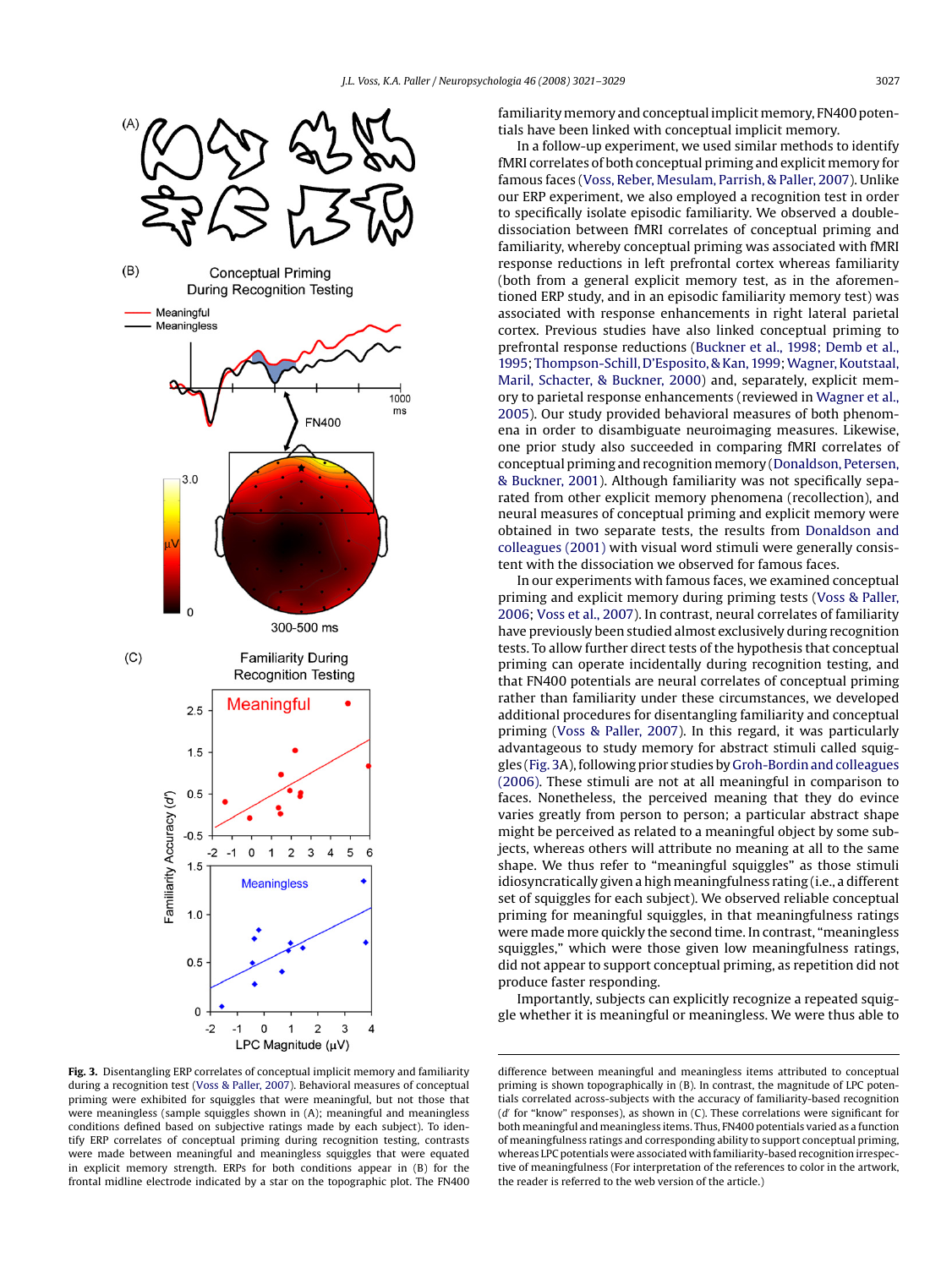<span id="page-7-0"></span>analyze ERPs to squiggles that yielded familiarity-based recognition during recognition testing and to categorize trials separately according to meaningfulness. In other words, we selected sets of squiggles matched in explicit memory strength that varied systematically in their ability to support conceptual priming (robust conceptual priming for meaningful squiggles; no conceptual priming for meaningless squiggles). ERP contrasts between these two categories thus yielded neural correlates of conceptual priming resembling FN400 potentials ([Fig. 3B](#page-6-0)). LPC potentials were associated with familiarity ratings during recognition irrespective of meaningfulness level [\(Fig. 3C](#page-6-0)).

We obtained converging evidence that FN400 potentials reflect conceptual priming for squiggles in a follow-up experiment (Voss, Schendan, & Paller, unpublished data). We administered the conceptual priming test used in our previous experiments ([Voss &](#page-8-0) [Paller, 2007\) f](#page-8-0)or the same squiggle stimuli that were also segregated into meaningful and meaningless categories. Again, behavioral evidence for conceptual priming was present only for the meaningful items, and the magnitude of conceptual priming was directly correlated with the magnitude of FN400 potentials during the conceptual priming test.We also observed perceptual implicit memory for squiggles using a task requiring discriminating between squiggles with a loop versus without a loop (as in [Voss & Paller, 2007\),](#page-8-0) but perceptual implicit memory was not associated with FN400 potentials.

Results from our studies of conceptual priming and familiarity suggest that each process is supported by distinct neurocognitive processing operations performed by distinct brain networks ([Voss & Paller, 2006, 2007;](#page-8-0) [Voss et al., 2007\).](#page-8-0) Under certain testing conditions, then, familiarity and conceptual priming appear to be functionally distinct. If familiarity experiences in our studies resulted from conceptual priming, one would expect neural markers of the two to at least be partly overlapping. For famous faces, ERP and fMRI correlates of each memory phenomenon were dissociated during the performance of a single conceptual priming task (i.e., in the absence of confounding task differences). Similarly, ERP correlates of each were also dissociated using minimalist visual shapes. These results converge with the finding that these memory processes can be dissociated in amnesia (Levy et al., 2004), and pose serious difficulties for any theory proposing a tight and consistent coupling between familiarity and conceptual priming. Furthermore, these results were obtained using two types of stimuli (faces and squiggles), and in diverse memory testing conditions—it is of interest to determine whether these results generalize to other experimental situations. Thus, whether a tighter coupling between familiarity and conceptual priming obtains with other stimuli or testing conditions should be explored in future studies.

Another way to scrutinize the hypothesized functional relationship between conceptual priming and familiarity would be to use functional connectivity analyses to assess interactions between their neural correlates. In addition, it would be informative to determine if the neural events of memory encoding that predict later conceptual priming are distinct from those responsible for the formation of an explicit memory.

In sum, much progress has been made in identifying component processes of human memory capabilities and characterizing corresponding neural substrates of memory. However, there is much more to be learned so as to demystify the cognitive, biological, and phenomenological facets of memory. The chief methodological consideration stressed by the studies we have reviewed is that *appropriate behavioral measures of memory must be included in any neuroimaging experiment in order to unambiguously map neurophysiological events onto hypothesized cognitive processes*. Given the likely prevalence of implicit memory processes during explicit memory testing, it is not reasonable to investigate neural correlates of explicit memory without also taking implicit memory into account. Additionally, it would be ideal to also include manipulations that can dissociate implicit and explicit memory. Recent studies have made significant headway in clarifying the neurocognitive processing events responsible for the critical distinctions between implicit and explicit memory. In addition to elucidating differences between conscious and nonconscious memory expressions, a deeper understanding of this issue will allow us to characterize how these distinct forms of memory interact in a variety of situations to drive memory performance.

#### **Acknowledgements**

The research support was provided by grant 0518800 from the National Science Foundation and grants R01-NS34639 and P30-AG13854 from the National Institutes of Health. J.L.V. was supported by National Institutes of Health grant T32-AG20506. Small portions of this article appear in [Voss and Paller \(2008\).](#page-8-0)

#### **References**

- Bentin, S., Moscovitch, M., & Heth, I. (1992). Memory with and without awareness: Performance and electrophysiological evidence of savings. *Journal of Experimental Psychology: Learning, Memory, and Cognition*, *18*, 1270–1283.
- Buckner, R. L., Goodman, J., Burock, M., Rotte, M., Koutstaal, W., Schacter, D., et al. (1998). Functional-anatomic correlates of object priming in humans revealed by rapid presentation event-related fMRI. *Neuron*, *20*, 285–296.
- Buckner, R. L., & Wheeler, M. E. (2001). The cognitive neuroscience of remembering. *Nature Reviews Neuroscience*, *2*, 624–634.
- Curran, T., Tepe, K. L., & Piatt, C. (2006). ERP explorations of dual processes in recognition memory. In H. D. Zimmer, A. Mecklinger, & U. Lindenberger (Eds.), *Handbook of binding and memory: Perspectives from cognitive neuroscience* (pp. 467–492). Oxford: Oxford University Press.
- Demb, J. B., Desmond, J. E., Wagner, A. D., Vaidya, C. J., Glover, G. H., & Gabrieli, J. D. (1995). Semantic encoding and retrieval in the left inferior prefrontal cortex: A functional MRI study of task difficulty and process specificity. *Journal of Neuroscience*, *15*, 5870–5878.
- Donaldson, D. I., Petersen, S. E., & Buckner, R. L. (2001). Dissociating memory retrieval processes using fMRI: Evidence that priming does not support recognition memory. *Neuron*, *31*, 1047–1059.
- Friedman, D., & Johnson, R., Jr. (2000). Event-related potential (ERP) studies of memory encoding and retrieval: A selective review. *Microscopy Research and Technique*, *51*, 6–28.
- Gabrieli, J. D. E. (1998). Cognitive neuroscience of human memory. *Annual Review of Psychology*, *49*, 87–115.
- Groh-Bordin, C., Zimmer, H. D., & Ecker, U. K. (2006). Has the butcher on the bus dyed his hair? When color changes modulate ERP correlates of familiarity and recollection. *Neuroimage*.
- Henson, R. N. (2003). Neuroimaging studies of priming. *Progress in Neurobiology*, *70*, 53–81.
- Jacoby, L. L. (1991). A process dissociation framework: Separating automatic from intentional uses of memory. *Journal of Memory and Language*, *30*, 513–541.
- James, W. (1890). *The principles of psychology*. New York: H. Holt and Company.
- Keane, M. M., Orlando, F., & Verfaellie, M. (2006). Increasing the salience of fluency cues reduces the recognition memory impairment in amnesia. *Neuropsychologia*, *44*, 834–839.
- Kleider, H. M., & Goldinger, S. D. (2004). Illusions of face memory: Clarity breeds familiarity. *Journal of Memory and Language*, *50*, 196–211.
- Kutas, M., & Hillyard, S. A. (1980). Reading senseless sentences: Brain potentials reflect semantic incongruity. *Science*, *207*, 203–205.
- Kutas, M., Van Petten, C., & Kluender, R. (2006). Psycholinguistics electrified II (1994–2005). In M. A. Gernsbacher & M. Traxler (Eds.), *Handbook of psycholinguistics* (2nd ed., pp. 659–724). New York: Elsevier Press.
- Levy, D. A., Stark, C. E., & Squire, L. R. (2004). Intact conceptual priming in the absence of declarative memory. *Psychological Science*, *15*, 680–686.
- Mandler, G. (1980). Recognizing: The judgment of previous occurrence. *Psychological Review*, *87*, 252–271.
- Mayes, A. R., & Roberts, N. (2001). Theories of episodic memory. *Philosophical Transactions of the Royal Society of London*, *356*, 1395–1408.
- Mecklinger, A. (2006). Electrophysiological measures of familiarity memory. *Clinical EEG and Neuroscience*, *37*, 292–299.
- Moscovitch, M. (1992). Memory and working-with-memory: A component process model based on modules and central systems. *Journal of Cognitive Neuroscience*, *4*, 257–267.
- Olichney, J. M., Van Petten, C., Paller, K. A., Salmon, D. P., Iragui, V. J., & Kutas, M. (2000). Word repetition in amnesia. Electrophysiological measures of impaired and spared memory. *Brain*, *123*, 1948–1963.